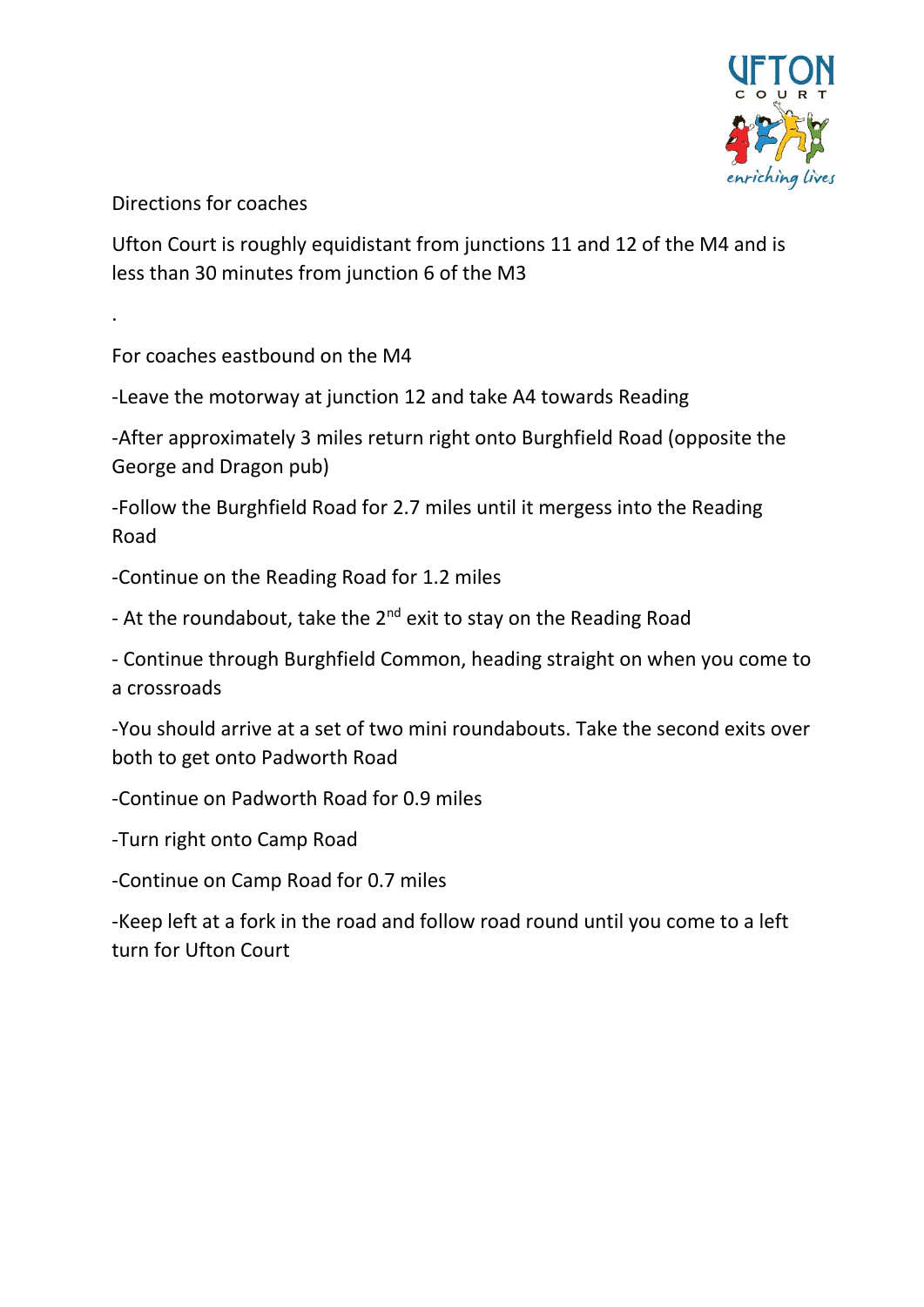

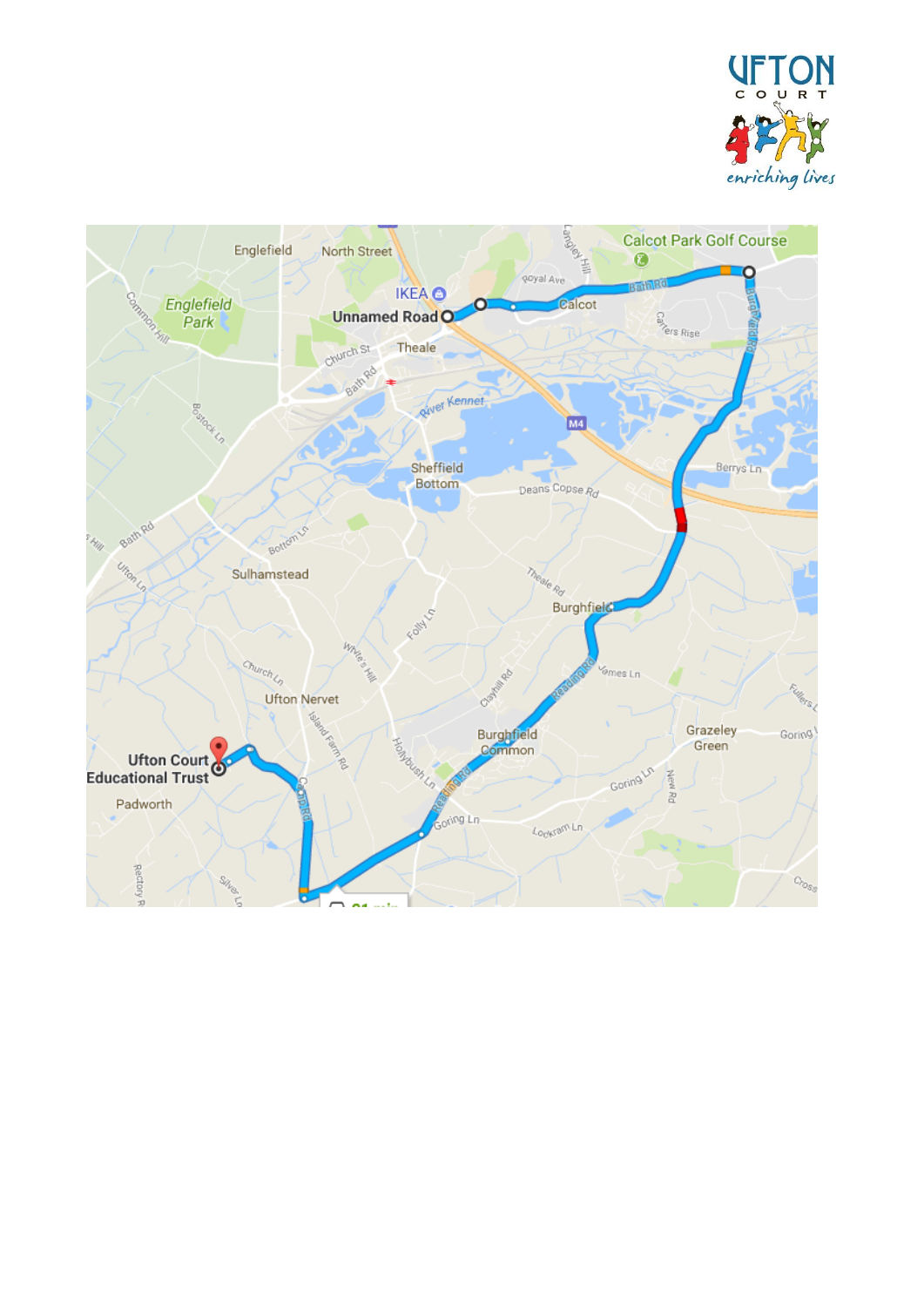

For coaches westbound on the M4

-Leave at J11

-Take first exit onto the A33. Keep in the far right-hand lane of the A33.

-At the first junction continue straight on

-At the next junction take a right turn onto Mereoak Lane

-At the roundabout, take the first exit to continue on Mereoak Lane

-After 0.5 miles, turn right onto Grazeley Green Road.

-Follow for 0.7 miles before turning left onto Goring Lane

-At the set of two mini roundabouts take the first exit over the first, and the second exit over the second to head onto Padworth Road

-Continue on Padworth Road for 0.9 miles

-Turn right onto Camp Road

-Continue on Camp Road for 0.7 miles

-Keep left at a fork in the road and follow road round until you come to a left turn for Ufton Court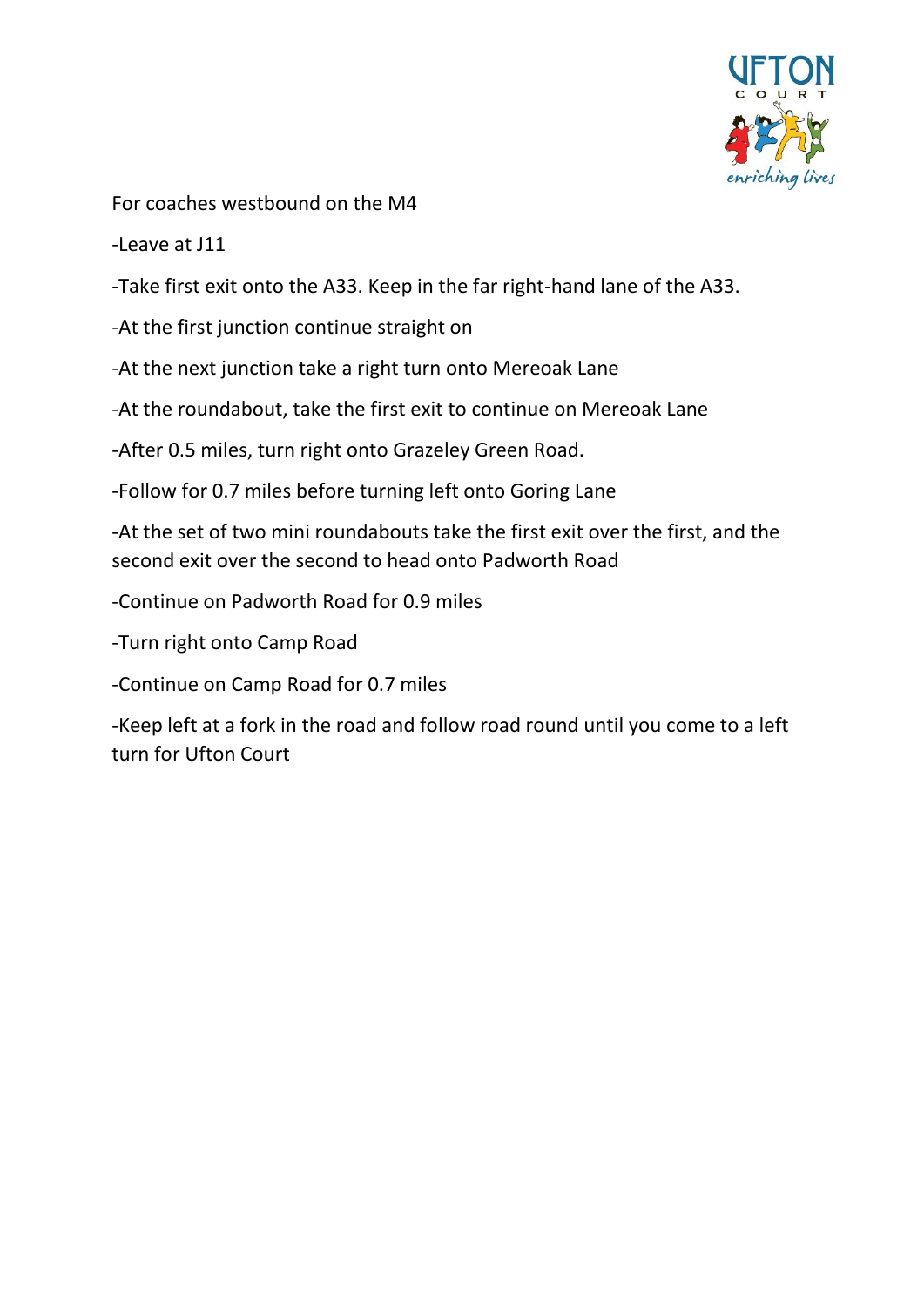

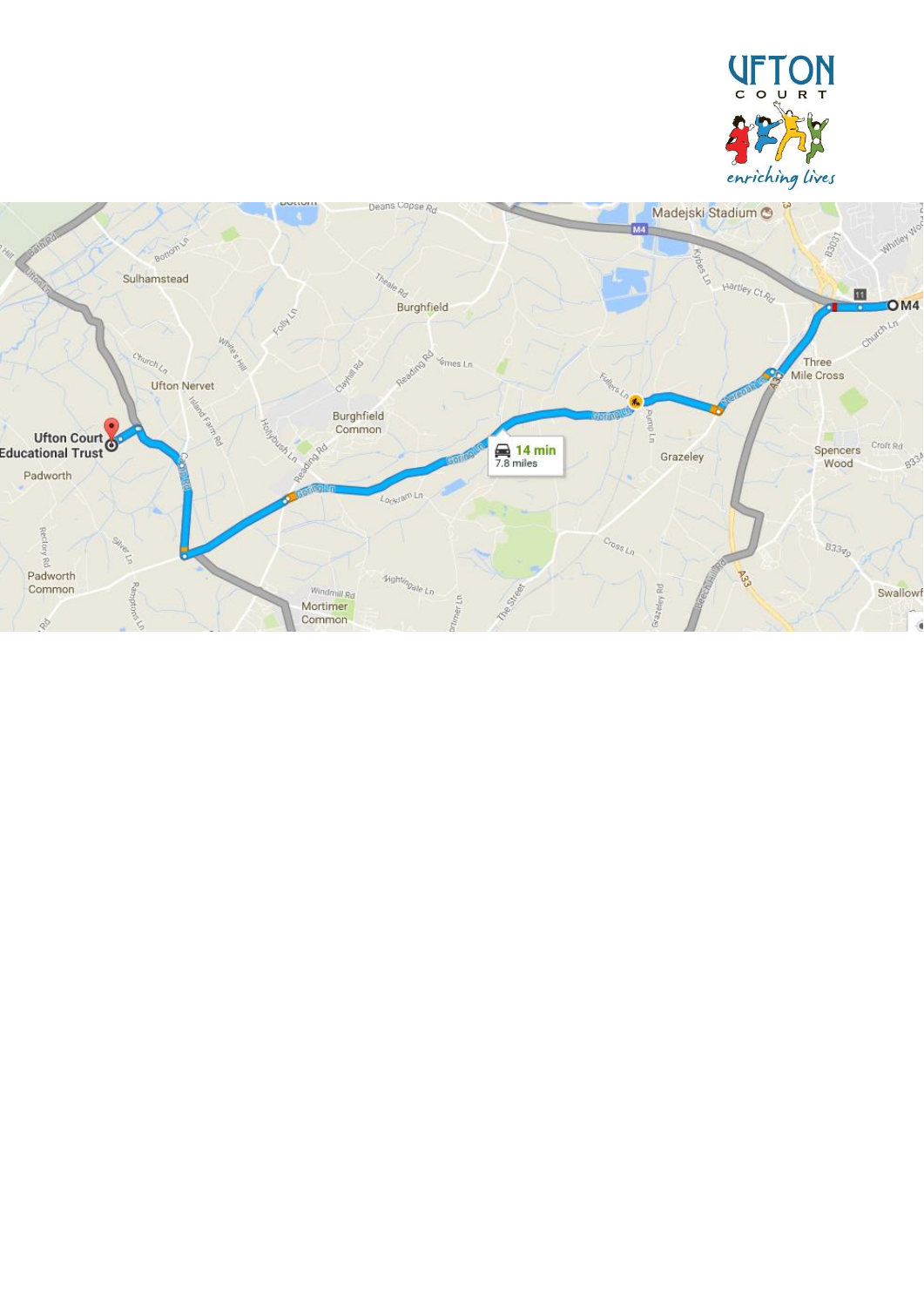

For coaches on the M3

-Exit the M3 at J6

-Take the A339 towards Basingstoke

-Stay on the A339 for 2.1

-Take the exit for Aldermaston/A340

-At the roundabout, take the 4<sup>th</sup> exit Aldermaston Road/A340

-Follow the Aldermaston road for 3.5 miles

-Turn right onto Bramley Road and follow for 0.7 miles

-Turn left onto Silchester Road and follow for 1.3 miles

-Continue onto Little London road and follow for 1.2 miles

-Turn right onto Wall Lane for 0.3 miles

-Turn Left and then follow onto Church Road

-After 0.5 miles, turn left onto Chapel Road, then almost immediately right onto Ramptons Lane

-After 0.6 miles turn right, then after 0.4 miles turn left onto Camp Road

-Follow Camp Road for 0.7 miles

-Keep left at a fork in the road and follow road round until you come to a left turn for Ufton Court